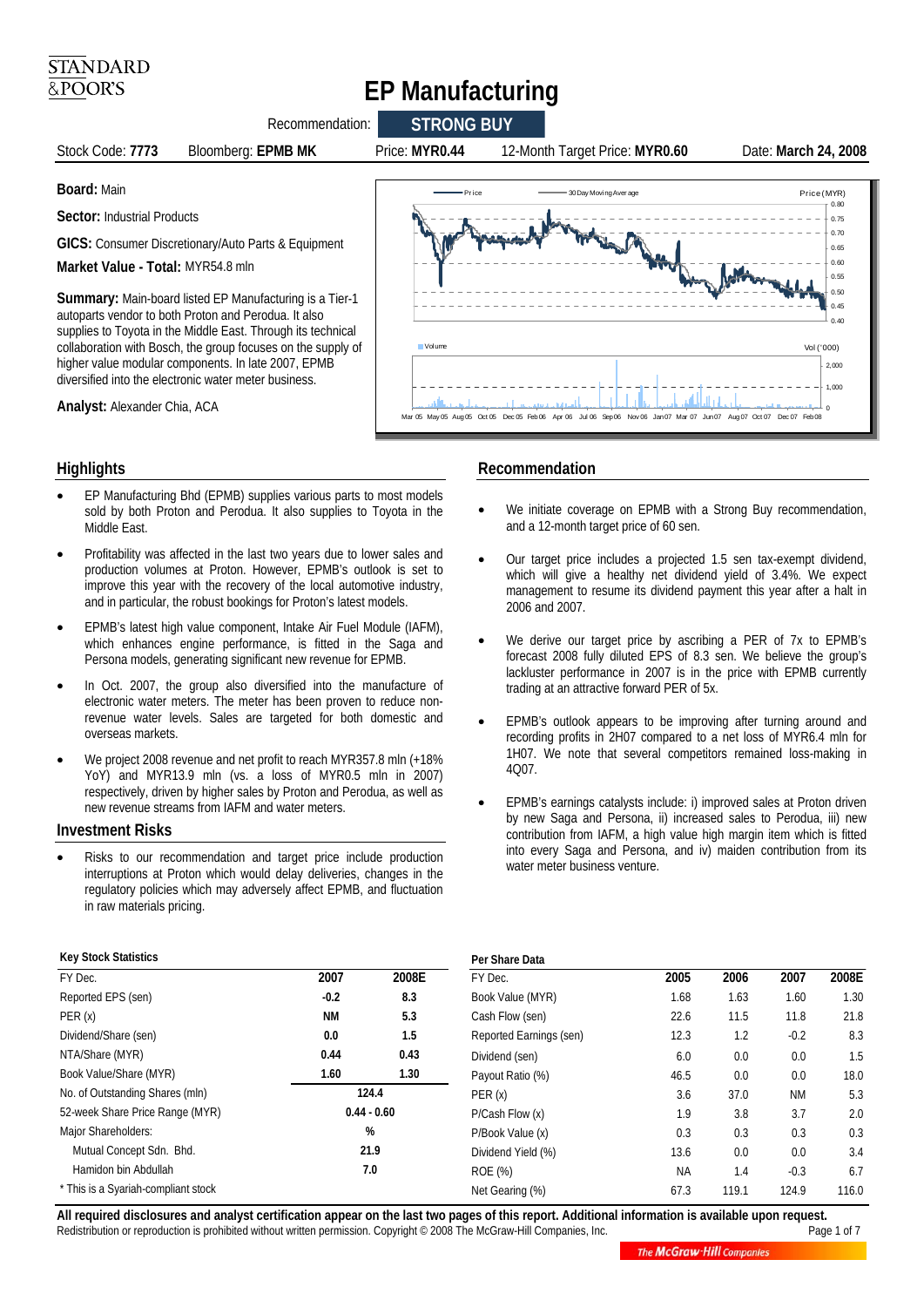## **EP Manufacturing**

Recommendation: **STRONG BUY** 

Stock Code: **7773** Bloomberg: **EPMB MK** Price: **MYR0.44** 12-Month Target Price: **MYR0.60** Date: **March 24, 2008** 

#### **Background**

#### **Corporate Profile**

Incorporated in 1996, EP Manufacturing Bhd (EPMB) and its subsidiaries are principally involved in the manufacture and supply of automotive components. EPMB was first listed on the Second Board of Bursa Malaysia Securities in Mar. 1997 before it was transferred to the Main Board in Sep. 2004. In late 2007, the group diversified into the manufacture of electronic water meters through the acquisition of the entire interest in Circle Ring Network Sdn Bhd (CRN).

At the helm of EPMB is founder and Executive Chairman, En. Hamidon Abdullah who has a 7.0%-direct stake in the company. The other major shareholder in EPMB is Mutual Concept Sdn. Bhd. (21.9%) in which En. Hamidon is also a shareholder.

#### **Corporate Structure**



Source: Company data

#### **Business**

Post acquisition of CRN last year, the group now has two core manufacturing businesses – automotive components and electronic water meters.

#### **Automotive Components**

Since its humble beginnings in 1982, the group has since evolved into a Tier-1 vendor to both national carmakers, Proton Holdings Bhd (PROH MK, MYR3.96, Not Ranked) and Perusahaan Otomobil Kedua Sdn Bhd (Perodua). As a Tier-1 vendor, EPMB supplies directly to Proton and Perodua in sizeable volume and hence, enabling economies of scale.

EPMB supplies modular assemblies, suspension parts, body and engine parts and engineering plastic parts and lamp assemblies. Some of the group's key products include Intake Air Fuel Module (IAFM), front and back corner modules (braking systems), fuel tank module, parking brake, fuel rail, duplex assembly, cross member, garnish hood, side turn signal, front bumper, front and rear lamp, grille and side mirror.

EPMB's key customers and car models using its products:

- Proton : Saga, Persona, Gen-2, Savvy, Neo, Waja, Wira, Iswara
- Perodua : Viva, Myvi, Kenari, Kelisa, Kancil (being phased out)

Toyota\* : Land Cruiser, Camry, Corolla, Hilux, Prado, Yaris, Terios *\* only for models sold in the Middle East* 

The group has two manufacturing facilities – one in Shah Alam (built-up of 160,000 sq ft) and the other in Batang Kali (built-up of 428,000 sq ft). Its metal stamping line in the Batang Kali plant is the largest amongst the automotive components suppliers in Malaysia. EPMB also operates a R&D team in Australia focusing on components design and parts for the Middle Eastern market.

To ensure it remains a forerunner in automotive technology, EPMB has forged strategic partnerships with Robert Bosch (Australia) Pty Ltd (Bosch) and Koito Manufacturing Co Ltd (Koito) since 2003 and 1994 respectively. The automotive technology division under the Bosch worldwide group recorded revenue of EUR27.2 bln in 2006 and is the leading supplier of automotive components to many original equipment manufacturers (OEM). Meanwhile, Koito is one of the world's largest automotive lamp manufacturers. In May 2007, Koito had a major success with the commercialization the world's first LED headlamp.

The strategic collaborations have been very beneficial to EPMB. Through its joint effort with Bosch, EPMB has successfully developed the corner module system (braking system) which is used in all Gen-2 and Persona models. And more recently, EPMB scored another success with its IAFM product. Leveraging on technical know-how of Bosch, the IAFM is an engineered plastic technology driven module which replaces the current single-runner aluminium air intake manifold. It works in tandem with the engine management system to control and vary the air intake, ensuring optimum air-fuel mixture to the engine combustion chamber. This results in better acceleration at low engine speed, allowing better overtaking performance and improved fuel consumption. IAFM is currently fitted into the Persona and the new Saga models.

Proton is EPMB's largest customer, contributing 65% of its revenue in 2006. However, this fell to 57% in 2007 as EPMB's supply to Perodua increased. Revenue contribution from Perodua surged to 23% in 2007 vs. 17% previously, largely due higher component value supplied by EPMB, especially for the Viva model. At the same time, the group's export of Toyota components to the Middle East is also picking up pace, with sales making up one sixth of the group revenue in 2007 (vs. 10% in 2006).

#### **2006 revenue breakdown by customers**



Source: Company data

All required disclosures and analyst certification appear on the last two pages of this report. Additional information is available upon request.<br>Page 2 of 7 Page 2 of 7 Redistribution or reproduction is prohibited without written permission. Copyright © 2008 The McGraw-Hill Companies, Inc.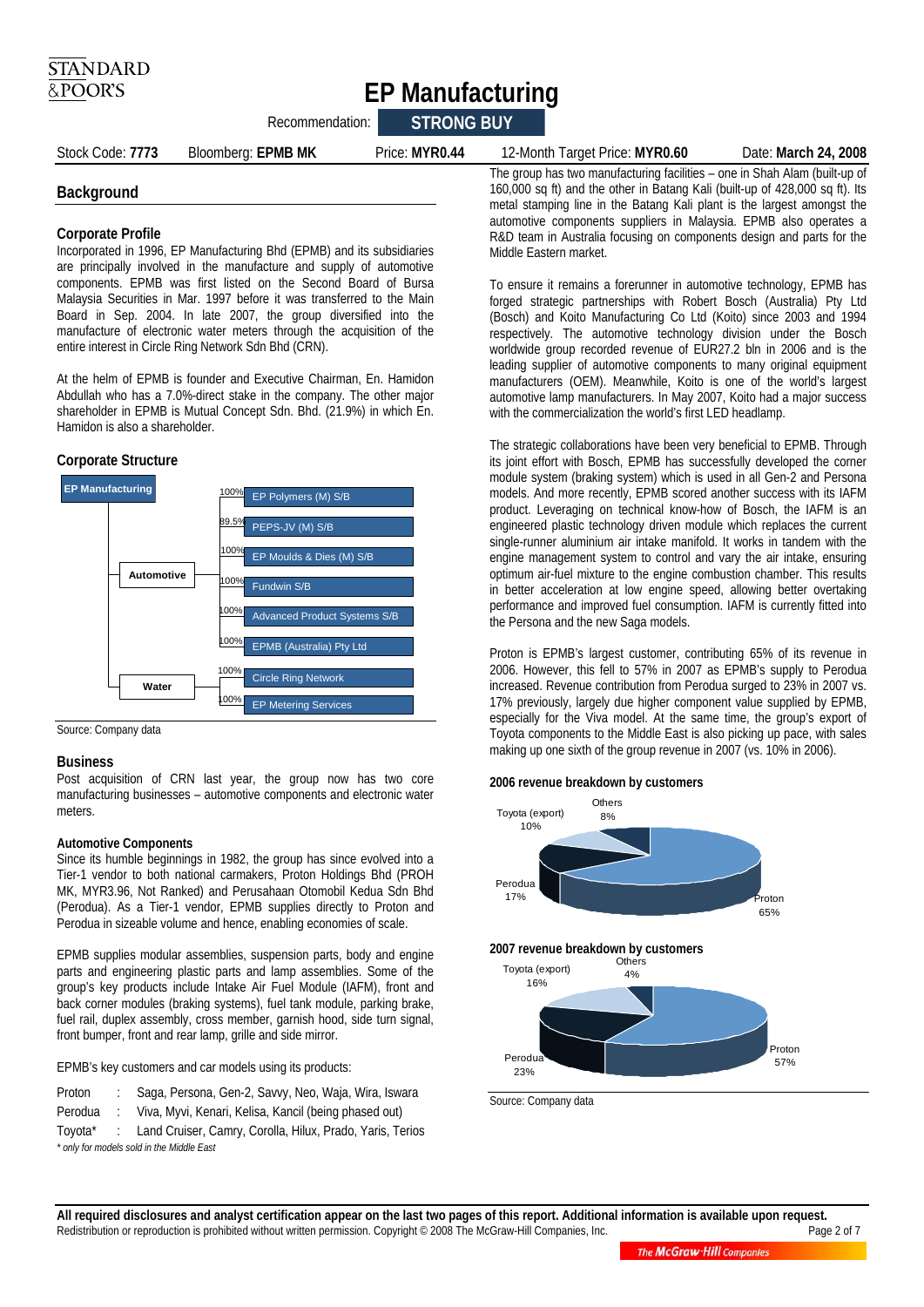**EP Manufacturing** 

|                  | RECONTINUENTATION. | <b>JIRUNU DUT</b> |                                |                      |
|------------------|--------------------|-------------------|--------------------------------|----------------------|
| Stock Code: 7773 | Bloomberg: EPMB MK | Price: MYR0.44    | 12-Month Target Price: MYR0.60 | Date: March 24, 2008 |

On the cost side, raw materials are mainly steel and steel-based components as well as resin. We believe raw materials constitute between 60% and 70% of total revenue. We understand the raw materials are mostly sourced via local agents and are transacted in MYR.

Recommendation: **STRONG BUY** 

In terms of competitors, EPMB faces competition from other automotive component suppliers in the country, who also supply to the national carmakers. Amongst the listed companies are Ingress Corporation Bhd (INGC MK, MYR0.51, Not Ranked), APM Automotive Holdings Bhd (APM MK, MYR2.09, Not Ranked), Delloyd Ventures Bhd (DV MK, MYR1.85, Not Ranked), Tracoma Holdings Bhd (TRAH MK, MYR0.53, Not Ranked), Hirotako Holdings Bhd (HIRO MK, MYR0.56, Not Ranked), Sunchirin Industries (M) Bhd (SCR MK, MYR0.92, Not Ranked), Sapura Industrial Bhd (SAPU MK, MYR0.30, Not Ranked) and New Hoong Fatt Holdings Bhd (NHF MK, MYR1.63, Buy).

The autoparts vendors are largely dependent on the domestic automotive industry. Total industry volume (TIV) rose to 487,176 units in 2007 from 343,173 units in 2000. However, the peak was actually in 2005 where TIV hit 552,316 units. Since then, sales dipped to 490,768 units in 2006 and 487,176 units in 2007. The lackluster performance was in part attributed to fuel price hikes, stricter loan approval process and potential buyers adopting a wait-and-see attitude.

Proton's market share too, has faltered to 24% in 2007 from high of over 50% in the early 2000s. Perodua, however, managed to increase its market share over the years and even overtook Proton as the top carmaker in 2006 in terms of units sold, thanks to its popular model, the MyVi. As at end-2007 Perodua's market share stands at 33%. Meanwhile, trailing Perodua and Proton are Toyota (17%), Honda (6%) and Naza (4%).

Things are beginning to look up at Proton again in recent times where its latest two models – Persona and Saga – are recording healthy bookings with favorable feedback from customers. In fact, the Persona and Saga have bookings in excess of 40,000 units and 30,000 units respectively.

The Malaysia Automotive Association (MAA) maintains a positive outlook for 2008, targeting a TIV growth rate of 5% to 510,000 units. The optimism is premised upon civil servant pay hike in mid-2007, rollout of new models especially in the lower engine capacity segment at attractive pricing, full sales impact of models rolled out in 2H07 (such as Proton Persona, Toyota Vios, Perodua Viva and Nissan Latio), less stringent hire purchase approvals and attractive financing rates. Nonetheless, we believe moderating factors are uncertainty in fuel prices and other inflationary pressures.

#### **Electronic Water Meter**

In Oct. 2007, EPMB completed the acquisition of the entire interest in CRN for a cash consideration of MYR38.5 mln and this marked the group's foray into the electronic water meter business. The acquisition came with a profit guarantee amounting to MYR15 mln for financial years 2007 and 2008, and MYR9 mln for financial year 2009.

EPMB is now the exclusive manufacturer of patented electronic water meters (SmartMeterTM) for Severn Trent Metering Services Ltd (STMS) sold worldwide. Under the agreement, EPMB via CRN is also granted the exclusive distribution rights of SmartMeter™ for various countries in the Asian region. CRN currently holds the tax-exempt pioneer status till 2010.

STMS, which is a division of Severn Trent Plc (SVT LN, GBP14.11, Not Ranked) listed on the London Stock Exchange, is the largest water operator in the USA and second largest in the UK. With over a million units in operation worldwide, SmartMeter™ operates electronically (instead of mechanically) without any moving parts, and is therefore not affected by the wear and subsequent accuracy problems caused by grit and particulates. This, in turn, would help reduce non-revenue water (NRW) losses, which stands at close to 40% in Malaysia. In addition, as it is made of plastic and electronic components instead of brass and mechanical parts, it is also less prone to theft.

At present, CRN manufactures SmartMeterTM for STMS for the latter's sales in the UK, USA and Middle East. It supplied some 200,000 units to STMS in 2007. Locally, it is in ongoing discussions with various state authorities to encourage the use of electronic water meters to tackle the NRW issue. We understand there are some pilot projects in Malacca, Kedah, Putrajaya, Pahang and Sarawak. Management is also actively conducting trials in Australia, Vietnam, Jakarta and Thailand, and has obtained initial orders from the South Korea. CRN currently has annual production capacity of 500,000 units and management estimates production to reach maximum capacity in 2011.

#### **Earnings Outlook**

Both the automotive and automotive components industries are a volume game considering profitability is in the single-digit margin range. Hence, when sales volume at Proton fell last two years, many autoparts companies were affected as well. Nevertheless, it appears of late that Proton has been able to introduce right models at the right price that captures buyers' interest. With the revival in sales at Proton and the expected recovery in domestic automotive industry, we believe EPMB's automotive division is set to turn over a healthy profit this year.

We understand EPMB's revenue per car set for Proton ranges from MYR1,500 to MYR3,000 depending on the respective models. The group is the sole supplier to Proton for selected components such as the IAFM and corner modules. IAFM, which is a new product at EPMB, is a high value and high margin item used in both Saga and Persona. We expect it to be a significant revenue contributor this year judging from the expected sales of Saga and Persona. Meanwhile, EPMB also stands to benefit should Proton succeed with its venture in China. The national carmaker aims to export over 20,000 units of re-badged Gen-2 cars to China and has thus far delivered some 2,000 units.

On the other hand, revenue from Perodua too, has been increasing albeit at a slower pace, as evident by the higher contribution from Perodua in 2007. We understand that EPMB's revenue per car set for the newer models such as Viva and Myvi is much higher as compared to Kancil, Kenari and Kelisa previously.

Going forward, both Proton and Perodua have drawn up their new/face-lift models rollout plan till 2011, and EPMB will continue to play its role as a Tier-1 vendor. As for the export market, EPMB continues to strengthen its alliance with its partner in the Middle East to supply more parts for Toyota models sold there.

In 2007, EPMB posted a revenue of MYR303 mln but incurred a marginal loss MYR0.5 of mln. Nonetheless, signs of improvement are clear with the group registering a net profit of MYR3.0 mln and MYR2.9 mln in 3Q07 and 4Q07 respectively, offsetting the loss incurred in 1H07.

The risk factors now hinge on the execution ability, both at EPMB and Proton. Proton must not experience major production hiccups which would delay delivery, causing buyers to cancel their bookings. Similarly for EPMB, any major production glitches will likely affect earnings.

All required disclosures and analyst certification appear on the last two pages of this report. Additional information is available upon request.<br>Redistribution or reproduction is prohibited without written permission. Cop Redistribution or reproduction is prohibited without written permission. Copyright © 2008 The McGraw-Hill Companies, Inc.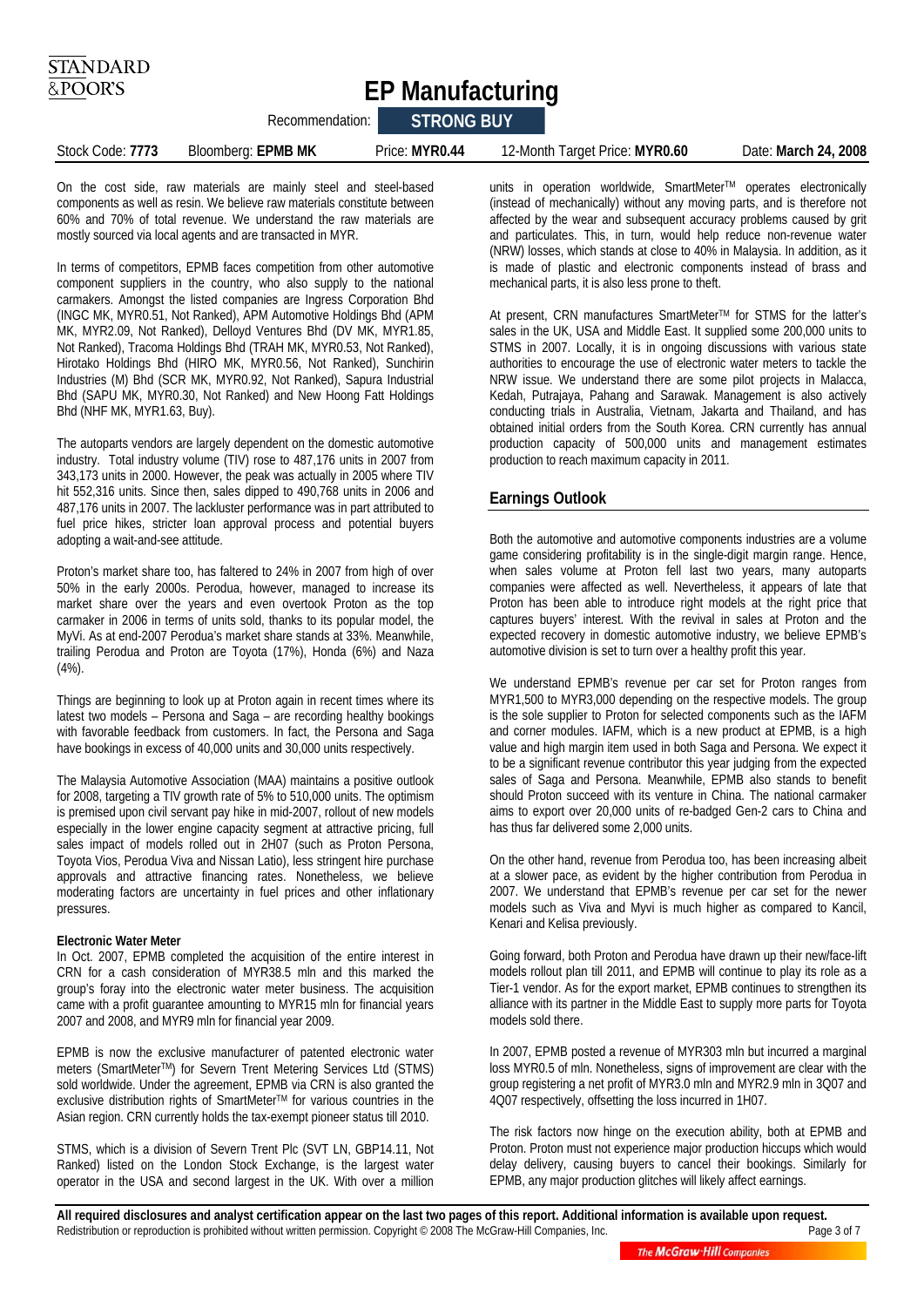## **EP Manufacturing**

Recommendation: **STRONG BUY** 

| Stock Code: 7773 | Bloomberg: EPMB MK | Price: MYR0.44 | 12-Month Ta |
|------------------|--------------------|----------------|-------------|

#### Stock Code: **7773** Bloomberg: **EPMB MK** Price: **MYR0.44** 12-Month Target Price: **MYR0.60** Date: **March 24, 2008**

On the water meter business, we believe operating profit margin is in the mid-teens range. Based on historical trends, we continue to assume demand from STMS to be in the region of 250,000 units. Meanwhile, the use of water meter locally involves approvals from the state governments and in light of the recent political developments in Malaysia, there is possibility EPMB will experience delays. As such, we only factor in a conservative 100,000 units for local sales this year. With this, we assumed the combined profit guarantee of MYR15 mln for 2007 and 2008 will not be met and that the CRN vendors will have to make up the shortfall. Should this happen, the amount will be captured in EPMB's 2009 accounts as it is only determined after the release of the 2008 audited accounts.

For those states now in the hands of DAP-PKR-PAS alliance, EPMB will likely have to re-present its business case merits and it will take some time before any concrete result materializes. Competitors include George Kent (M) Bhd (GKEN MK, MYR0.48, Not Ranked) which is currently the largest supplier of water meters in Malaysia.

#### **EPMB historical financial performance**



We forecast a turnover and net profit of MYR357.8 mln and MYR13.9 mln respectively in 2008. Its automotive division is still expected to contribute the bulk of revenues at approximately 90%. We expect improved automotive division profitability with the contribution of high value component, IAFM, kicking in this year.

In 2009, we project revenue to grow by 10.6% YoY to MYR395.8 mln with net profit to reach MYR22.8 mln (+64.4% YoY). The larger than proportionate growth in net income is premised upon attainment of greater economies of scale in both automotive and water meter businesses as volumes increase. We estimate higher sales of new Saga and increased revenue per car set for Myvi in 2009 (arising from further localization of components manufacturing by Perodua). Meanwhile, water meters sales are estimated at 400,000 units. We have also factored in as estimated RM5 mln contribution from the CRN vendors to top up the potential shortfall in profit guarantee.

On taxation, we have assumed a low effective tax rate of 3% for 2008 and 2009. We understand from management that its key subsidiaries enjoy various tax incentives such as 100% tax exemption under pioneer status (PEPS JV and CRN), investment tax allowances on capex, reinvestment allowances and tax losses brought forward. EPMB is also confident of obtaining approval for its pioneer status application for IAFM. As such, management does not foresee substantial tax payable over the next few years.

EPMB has approximately MYR8.1 mln Irredeemable Convertible Unsecured Preference Shares (ICUPS) and MYR0.2 mln Redeemable Convertible Secured Preference Shares (RCSPS) outstanding, which are due to expire in June 2008. Upon expiration, all remaining ICUPS and unredeemed RCSPS will be converted into ordinary shares in EPMB.

Upon conversion, its fully diluted share base will increase by 34% to approximately 166 mln. Our 2008 net profit of MYR13.2 mln translates into a fully diluted EPS of 8.0 sen.

Meanwhile, as at Dec. 2007, the group's net gearing stood at 1.2x. The relatively high gearing is not uncommon in this industry due to intensive capex requirements. We expect EPMB's borrowings to remain at the current level over the next two years. Under the covenants for its bond borrowings, the group's gearing ratio shall not exceed 1.5x. We are also comforted by its healthy net operating cashflow at MYR111.7 mln in 2007 vs MYR28.0 mln in 2006, with net interest cover at 2.3x.

EPMB halted its dividend payment in 2006 and 2007 due to slowdown in business and the need to conserve cash. Prior to that, it has been paying dividends annually. Management intends to resume dividend payment in 2008 upon the recovery in business. We have imputed a 1.5 sen and 3.0 tax exempt dividend for 2008 and 2009 that translates into a payout of 18% and 22% respectively.

#### **Valuation**

We have included Delloyd Ventures Bhd and APM Automotive Holdings Bhd as comparison to EPMB. Others such as Ingress Corporation and Tracoma Holdings are still in the red, while New Hoong Fatt's focus is more in the replacement market instead of OEM.

#### **Comparative Valuations**

|                           | <b>EPMB</b>    | Delloyd<br><b>Ventures</b> | <b>APM</b>    |
|---------------------------|----------------|----------------------------|---------------|
| <b>Bloomberg Code</b>     | <b>FPMB MK</b> | DV MK                      | <b>APM MK</b> |
| Share Price @ Mar 19, 200 | 0.44           | 1.85                       | 2.09          |
| Currency                  | <b>MYR</b>     | <b>MYR</b>                 | <b>MYR</b>    |
| Mkt. Cap (mln)            | 54.7           | 164.4                      | 421.3         |
| Ave. Daily Vol. ('000)    | 86             | 25                         | 129           |
| <b>PER FY07 (x)</b>       | nm             | 12.3                       | 7.8           |
| PER FY08 (x)              | 5.0            | 21.0                       | 6.9           |
| P/B                       | 0.3            | 0.6                        | 0.7           |
| Yield (%)                 | 6.8            | 3.8                        | 6.2           |

Source: Bloomberg, Company data

We derive a 12-month target price of 60 sen for EPMB by pegging our projected 2008 fully diluted EPS of 8.3 sen against a target PER of 7x. The 7x PER is benchmarked against APM's 2008 valuation as we feel Delloyd's valuation is on the rich side. Our target price also includes a forecast 1.5 sen tax-exempt dividend.

We believe EPMB's performance is set to turn around this year riding on the improved performance of Proton; new significant revenue from IAFM; increased sales to Perodua; and maiden contribution from its water meter business. As such we believe EPMB is currently undervalued trading at an attractive 2008 PER of 5x coupled with a projected healthy net dividend yield of 3.4%.

#### **Recent Developments**

Feb. 2008: EPMB's 4Q08 revenue and net profit came in at MYR100.9 mln and MYR2.9 mln respectively. For the full year, the group incurred a MYR0.5 mln loss on MYR303 mln revenue.

Dec. 2007: Malaysian Rating Corporation Bhd has reaffirmed the MARC2<sub>ID</sub>/A<sub>ID</sub> rating for both its MYR150 mln Murabahah Notes Issuance Facility/ Islamic Medium Term Notes Facility (MUNIF/IMTN) and MYR120 mln MUNIF/IMTN issues.

All required disclosures and analyst certification appear on the last two pages of this report. Additional information is available upon request.<br>Redistribution or reproduction is prohibited without written permission. Cop Redistribution or reproduction is prohibited without written permission. Copyright © 2008 The McGraw-Hill Companies, Inc.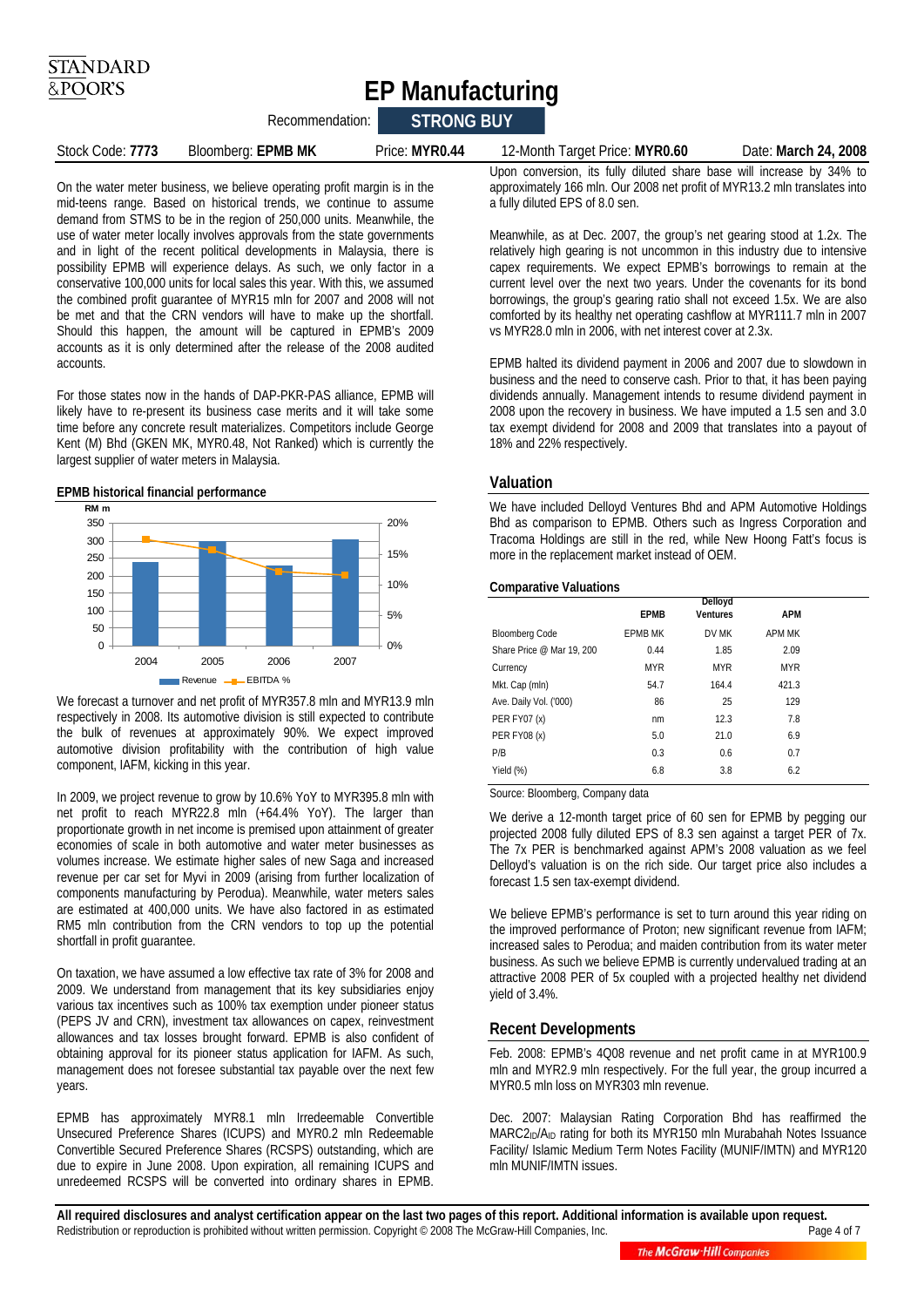# $\frac{\overline{\text{STA}}\text{N} \text{D} \text{ARD}}{\underline{\& \text{PO}} \text{OR} \text{'S}}$

## **EP Manufacturing**

| Recommendation:                           |                    |         |           |         | <b>STRONG BUY</b> |                                                        |
|-------------------------------------------|--------------------|---------|-----------|---------|-------------------|--------------------------------------------------------|
| Stock Code: 7773                          | Bloomberg: EPMB MK |         |           |         | Price: MYR0.44    | 12-Month Target Price: MYR0.60<br>Date: March 24, 2008 |
| Profit & Loss                             |                    |         |           |         |                   |                                                        |
| FY Dec. / MYR mln                         |                    | 2006    | 2007      | 2008E   | 2009E             |                                                        |
| Reported Revenue                          |                    | 228.5   | 303.0     | 357.8   | 395.6             |                                                        |
| <b>Reported Operating Profit</b>          |                    | 11.6    | 15.2      | 30.7    | 40.4              |                                                        |
| Depreciation & Amortization               |                    | $-15.9$ | $-19.7$   | $-22.3$ | $-23.6$           |                                                        |
| Net Interest Income / (Expense)           |                    | $-5.2$  | $-14.8$   | $-14.9$ | $-15.2$           |                                                        |
| Reported Pre-tax Profit                   |                    | 6.4     | 0.4       | 15.8    | 25.2              |                                                        |
| Effective Tax Rate (%)                    |                    | 28.7    | <b>NM</b> | 3.0     | 3.0               |                                                        |
| Reported Net Profit                       |                    | 2.9     | $-0.5$    | 13.9    | 22.8              |                                                        |
| Reported Operating Margin (%)             |                    | 5.1     | 5.0       | 8.6     | 10.2              |                                                        |
| Reported Pre-tax Margin (%)               |                    | 2.8     | 0.1       | 4.4     | 6.4               |                                                        |
| Reported Net Margin (%)                   |                    | 1.3     | $-0.2$    | 3.9     | 5.8               |                                                        |
| Source: Company data, S&P Equity Research |                    |         |           |         |                   |                                                        |
| <b>Balance Sheet</b>                      |                    |         |           |         |                   |                                                        |

| FY Dec. / MYR mln          | 2005  | 2006  | 2007  |  |
|----------------------------|-------|-------|-------|--|
| <b>Total Assets</b>        | 438.8 | 508.0 | 597.9 |  |
| <b>Fixed Assets</b>        | 215.3 | 304.4 | 349.7 |  |
| Current Assets             | 131.5 | 108.7 | 100.2 |  |
| Other LT Assets            | 91.9  | 95.0  | 148.0 |  |
| <b>Current Liabilities</b> | 125.4 | 144.3 | 217.9 |  |
| <b>LT Liabilities</b>      | 340.8 | 391.4 | 414.2 |  |
| <b>Share Capital</b>       | 130.1 | 131.5 | 131.6 |  |
| Shareholders' Funds        | 205.7 | 202.2 | 1996  |  |
|                            |       |       |       |  |

Source: Company data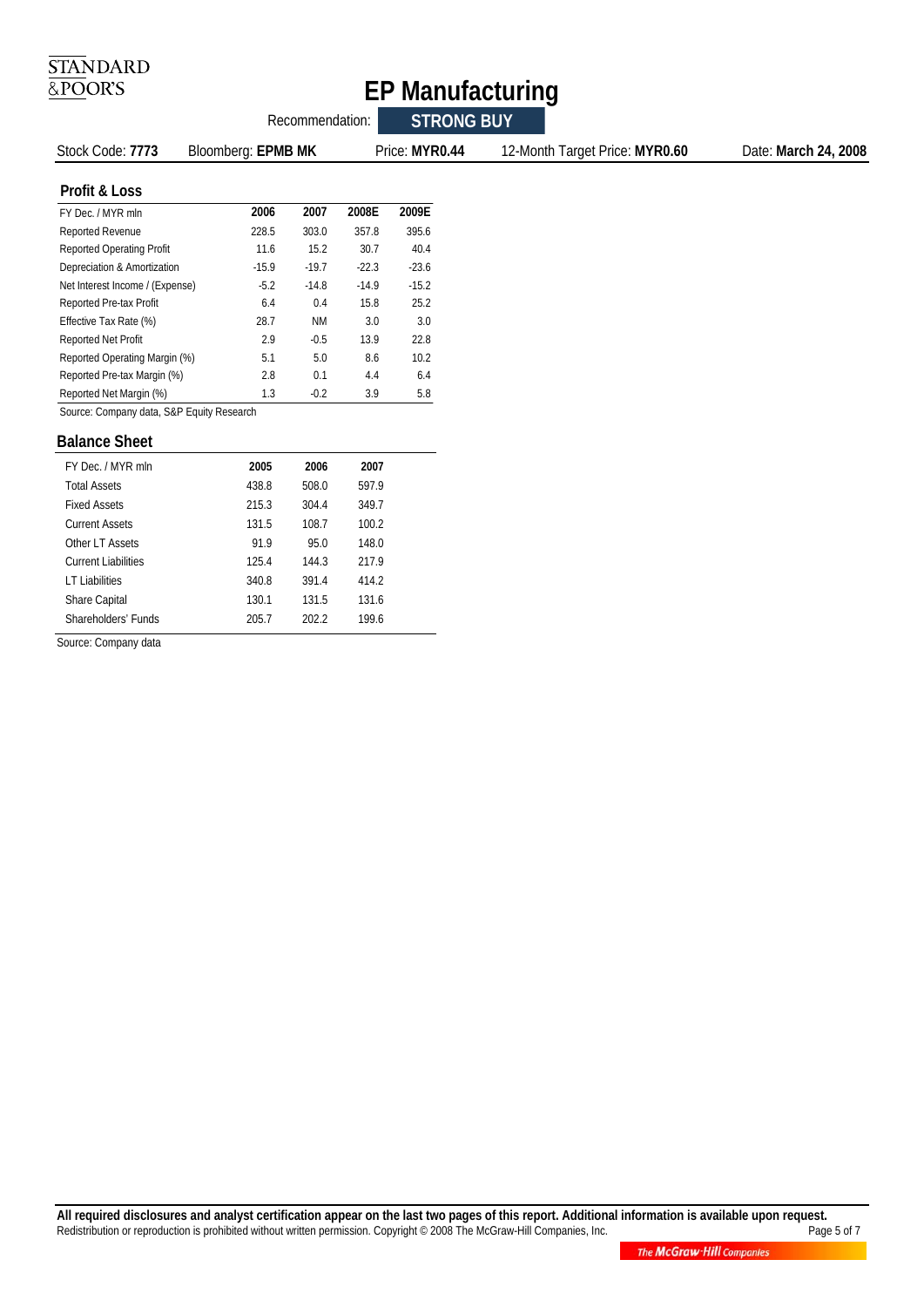#### **Standard & Poor's Equity Research Services**

Standard & Poor's Equity Research Services U.S. includes Standard & Poor's Investment Advisory Services LLC; Standard & Poor's Equity Research Services Europe includes Standard & Poor's LLC- London and Standard & Poor's AB (Sweden); Standard & Poor's Equity Research Services Asia includes Standard & Poor's LLC's offices in Hong Kong, Singapore and Tokyo, Standard & Poor's Malaysia Sdn Bhd, and Standard & Poor's Information Services (Australia) Pty Ltd.

#### **Glossary**

**Strong Buy:** Total return is expected to outperform the total return of the KLCI or KL Emas Index respectively, by a wide margin over the coming 12 months, with shares rising in price on an absolute basis.

**Buy:** Total return is expected to outperform the total return of the KLCI or KL Emas Index respectively, over the coming 12 months, with shares rising in price on an absolute basis.

**Hold:** Total return is expected to closely approximate the total return of the KLCI or KL Emas Index respectively, over the coming 12 months with shares generally rising in price on an absolute basis.

**Sell:** Total return is expected to underperform the total return of the KLCI or KL Emas Index respectively, over the coming 12 months and share price is not anticipated to show a gain.

**Strong Sell:** Total return is expected to underperform the total return of the KLCI or KL Emas Index respectively, over the coming 12 months by a wide margin, with shares falling in price on an absolute basis.

**S&P 12 Month Target Price** – The S&P equity analyst's projection of the market price a given security will command 12 months hence, based on a combination of intrinsic, relative, and private market valuation metrics.

#### **Required Disclosures**

**All of the views expressed in this research report accurately reflect the research analyst's personal views regarding any and all of the subject securities or issuers. No part of analyst compensation was, is, or will be, directly or indirectly, related to the specific recommendations or views expressed in this research report.** 

**Additional information is available upon request.** 

#### **Other Disclosures**

This report has been prepared and issued by Standard & Poor's and/or one of its affiliates. In the United States, research reports are prepared by Standard & Poor's Investment Advisory Services LLC ("SPIAS"). In the United States, research reports are issued by Standard & Poor's ("S&P"), in the United Kingdom by Standard & Poor's LLC ("S&P LLC"), which is authorized and regulated by the Financial Services Authority; in Hong Kong by Standard & Poor's LLC which is regulated by the Hong Kong Securities Futures Commission, in Singapore by Standard & Poor's LLC, which is regulated by the Monetary Authority of Singapore; in Japan by Standard & Poor's LLC, which is regulated by the Kanto Financial Bureau; in Sweden by Standard & Poor's AB ("S&P AB"), in Malaysia by Standard & Poor's Malaysia Sdn Bhd ("S&PM") which is regulated by the Securities Commission, in Australia by Standard & Poor's Information Services (Australia) Pty Ltd ("SPIS") which is regulated by the Australian Securities & Investments Commission and in Korea by SPIAS, which is also registered in Korea as a crossborder investment advisory company.

The research and analytical services performed by SPIAS, S&P LLC, S&P AB, S&PM, SPIS and SPIAS LLC (Korea) are each conducted separately from any other analytical activity of Standard & Poor's.

A reference to a particular investment or security by Standard & Poor's and/or one of its affiliates is not a recommendation to buy, sell, or hold such investment or security, nor is it considered to be investment advice.

Standard & Poor's and its affiliates provide a wide range of services to, or relating to, many organizations, including issuers of securities, investment advisers, brokerdealers, investment banks, other financial institutions and financial intermediaries, and accordingly may receive fees or other economic benefits from those organizations, including organizations whose securities or services they may recommend, rate, include in model portfolios, evaluate or otherwise address.

#### **CMDF-Bursa Research Scheme ("CBRS")**

This report has been prepared by S&PM for purposes of CBRS administered by Bursa Malaysia Berhad, independent from any influence from CBRS or the subject company. S&P will receive total compensation of RM15,000 each year for each company covered by it under CBRS. For more information about CBRS, please visit Bursa Malaysia's website at: http://www.bursamalaysia.com/website/bm/

#### **Disclaimers**

This material is based upon information that we consider to be reliable, but neither S&P nor its affiliates warrant its completeness, accuracy or adequacy and it should not be relied upon as such. With respect to reports issued by S&P LLC-Japan and in the case of inconsistencies between the English and Japanese version of a report, the English version prevails. Neither S&P LLC nor S&P guarantees the accuracy of the translation. Assumptions, opinions and estimates constitute our judgment as of the date of this material and are subject to change without notice. Neither S&P nor its affiliates are responsible for any errors or omissions or for results obtained from the use of this information. Past performance is not necessarily indicative of future results.

This material is not intended as an offer or solicitation for the purchase or sale of any security or other financial instrument. Securities, financial instruments or strategies mentioned herein may not be suitable for all investors. Any opinions expressed herein are given in good faith, are subject to change without notice, and are only correct as of the stated date of their issue. Prices, values, or income from any securities or investments mentioned in this report may fall against the interests of the investor and the investor may get back less than the amount invested. Where an investment is described as being likely to yield income, please note that the amount of income that the investor will receive from such an investment may fluctuate. Where an investment or security is denominated in a different currency to the investor's currency of reference, changes in rates of exchange may have an adverse effect on the value, price or income of or from that investment to the investor. The information contained in this report does not constitute advice on the tax consequences of making any particular investment decision. This material is not intended for any specific investor and does not take into account your particular investment objectives, financial situations or needs and is not intended as a recommendation of particular securities, financial instruments or strategies to you. Before acting on any recommendation in this material, you should consider whether it is suitable for your particular circumstances and, if necessary, seek professional advice.

For residents of the U.K. This report is only directed at and should only be relied on by persons outside of the United Kingdom or persons who are inside the United Kingdom and who have professional experience in matters relating to investments or who are high net worth persons, as defined in Article 19(5) or Article 49(2) (a) to (d) of the Financial Services and Markets Act 2000 (Financial Promotion) Order 2005, respectively.

For residents of Malaysia. All queries in relation to this report should be referred to Alexander Chia, Desmond Ch'ng or Ching Wah Tam.